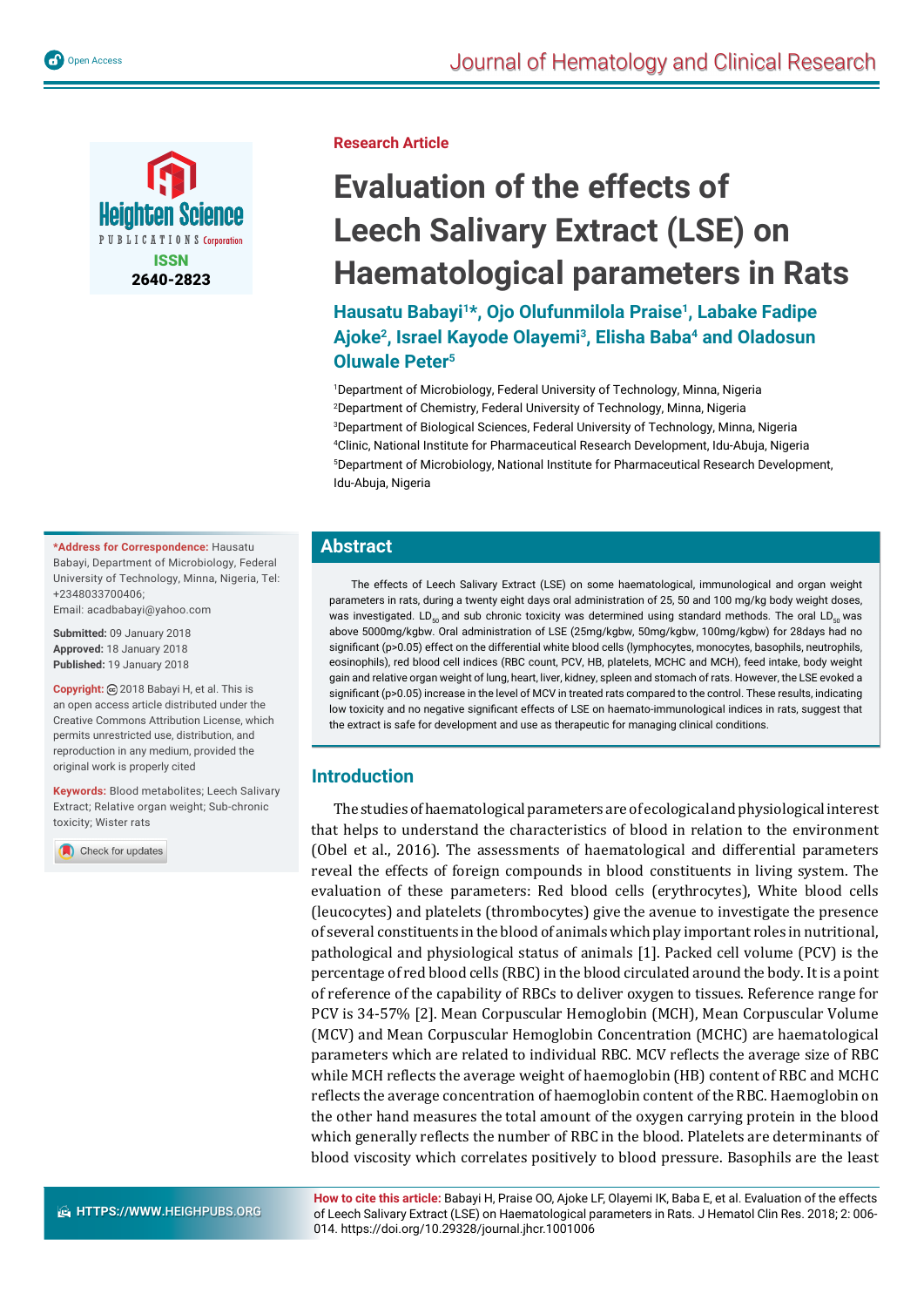

common granulocytes known to contain histamine and heparin which promote blood flow to tissues and prevent rapid blood clotting. Basophils possess protein receptors on their cell surface that can bind IgE, an immunoglobulin involved in allergy and macro parasite defence [3]. Thus, high levels will trigger allergic reactions while low levels are normal. Eosinophils, on the other hand, protect the body against allergic reaction as well as parasitic infections. Therefore, low eosinophil count is accepted as normal and high levels suggests allergy. Lymphocytes and neutrophils are the major indices of immunity. Elevated levels is an indication of a boost in immunological activity as a result of infection, a low level may indicate impaired immune system [3].

Medical application of leeches dates back to the beginning of civilization [4]. Traditionally, leech has been used for bloodletting, skin diseases, nervous system abnormalities, urinary and reproductive system disorder, ocular inflammation, dental problems and haemorrhoids [5,6]. This research aimed at evaluating the effect leech salivary extract on haematological parameters in rats.

# **Materials and Methods**

#### **Collection and storage of leeches**

Leeches were collected from a stream in a natural dam site in Panda Development Area, Karu Local Government Area, Nassarawa State, Nigeria between September, 2014 and January, 2015. The Leeches were identified as *Hirudo medicinalis* by a Zoologist in the Department of Biological Sciences, Federal University of Technology Minna, Nigeria*.* The leeches were kept and maintained in well-aerated plastic containers ϐilled with non-chlorinated water (borehole water) and kept at room temperature  $(25\pm2^oC)$ throughout the period of study. Water was also changed every three days. They were kept under 12h: 12h light and dark cycle at room temperature ( $25\pm2\degree$ C). Leeches were fed with cow blood at intervals of three weeks [7].

#### **Extraction of leech saliva**

Leech salivary extract (LSE) was collected without sacrificing the animal as described by Abdulkader *et al.,* 2011). Starved leeches were transferred into a closed glass test tube immersed in an ice container. The set-up was then allowed to stand for 15 - 20 minutes. The leeches at this point were completely paralyzed and forced to regurgitate their intestinal content that appeared a colourless, foamy salivary fluis. The salivary extract was then aspirated using a sterile hypodermic needle and syringe and then transferred into a sterile container. Bloody salivary extract was discarded. The extract was then stored at -4°C.

# **Experimental animals**

Thirty healthy Wister rats (*Rattus novergicus*) weighing an average of 170g were used in this study. The animals were obtained from the Animal House, Department of Biochemistry, Faculty of Natural Sciences, Ibrahim Badamasi Babangida University Lapai, and Nigeria. They were housed in stainless steel cages bedded with dried clean wood shavings, maintained at a temperature of  $25\pm2\degree C$  and observed under 12-hour light/dark cycle, in a well-ventilated room, for 2 weeks before the commencement of the experiment. They were fed with standard animal feeds (Bendel feeds and flour mills, Edo State, Nigeria) and tap water *ad libitum*. The cages were cleaned and disinfected every two days. Soiled wood shavings were replaced often. The feed, water containers were washed regularly. The animals were housed and cared for in accordance with Good Laboratory Practice (GLP) regulations of WHO (1998). The principles of Laboratory Animal Care [8], were also followed throughout the study.

# **Experimental design**

The rats were randomly assigned into six groups with each group having five rats. The groups were designated as 1-6. Group 1 was the Control group and received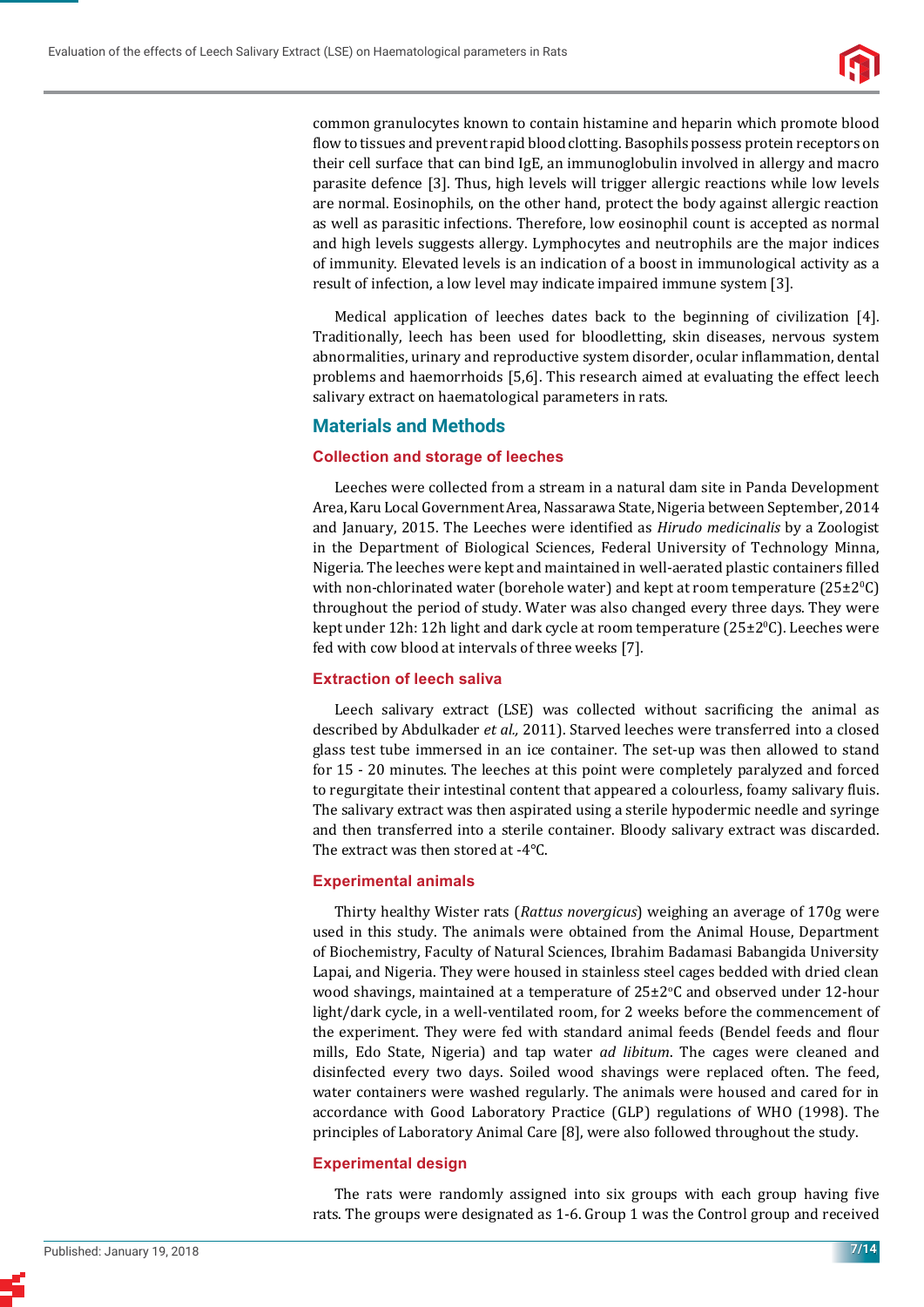

normal tap water, Groups 2, 3 and 4 were administered 25, 50 and 100mg/kgbw LSE, respectively. Groups 5 and 6 were administered Jobelyn (4.17mg/kgbw) and Dexamethasone (3mg/kgbw), respectively. The administration was done orally with the aid of an oropharyngeal cannula for 28 days. Each rat was marked at specific points on the body to distinguish it from the others. The volume of LSE to be administered according to the weight of the rat was calculated using the formula:

> Volume (ml) =  $\frac{\text{Weight of animal (g)} \times \text{Dose to administrator (mg)}}{\text{Weight of animal (g)} \times \text{Dose to administrator (mg)}}$ Concentration (mg/ml) x 1000g [9]

# Acute toxicity studies (LD<sub>50</sub>) of leech salivary extracts

The method of Aniagu et al. [10], was employed in the acute toxicology studies  $(LD_{50})$ of LSE. Healthy Wister rats were used for this study. The rats were fasted for 12hours before the administration of the LSE. The rats were weighed before administration of the extract. The acute toxicity study was conducted to observe the range of toxicity so the proper dose level could be established. The study was conducted in two phases. In the first phase, nine rats were divided into 3 groups of 3 rats each. Group 1, 2 and 3 animals were administered with 10mg/kgbw, 100mg/kgbw and 1000mg/kg body weight of LSE, respectively, to possibly establish the range of dose producing toxic effect. In the second phase, the experiment was set up as the first phase of three groups with 1 rat per group. Groups 1, 2 and 3 animals were administered with 1600mg/ kgbw, 2900mg/kgbw and 5000mg/kgbw of the LSE, respectively. Administration of the LSE was done orally with the use of oral cannula. The weights of the rats were taken again one week after administration of the LSE.

#### **Weekly body weight and relative organ weight**

The body weights of the rats were taken weekly in the course of the experiment and after the experiment. The weight gains were computed as follows:

Weight gain= Final weight of rat (g)-Initial weight of rat (g)

The relative organ weight (ROW) was calculated as follows:

ROW = Weight of animal (g) x Dose to administer (mg)  $100$ <br>Body Weight of Rat on Sacrifice Day (kg)  $1X$ Body Weight of Rat on Sacrifice Day (kg)

#### **Collection of blood samples**

The collection of blood was done as described by Shittuet al. [11]. At the end of the 28days treatment, the animals were starved overnight but still had water *ad libitum*  before they were sacrificed under diethyl ether anaesthesia. The whole blood was collected in heparin bottles.

#### **Determination of haematological parameters**

The haematological components including haemoglobin (Hb), packed cell volume (PCV), red blood cells (RBC), mean corpuscular volume (MCV), mean corpuscular haemoglobin (MCH), mean corpuscular haemoglobin concentration (MCHC), white blood cells (WBC), lymphocytes, platelet and differential counts (neutrophils, eosinophils, basophils and lymohocytes) were determined using standard methods [11].

# **Statistical Analysis**

Results were expressed as mean value±standard error mean (SEM). Among groups, comparisons of means were performed by the Analysis of Variance (ANOVA) test, for statistical significance of differences, at  $p=0.05$ . The means were subsequently separated using Duncan Multiple Range Test (DMRT. All data analysis were done using the statistical package SPSS version 19.0.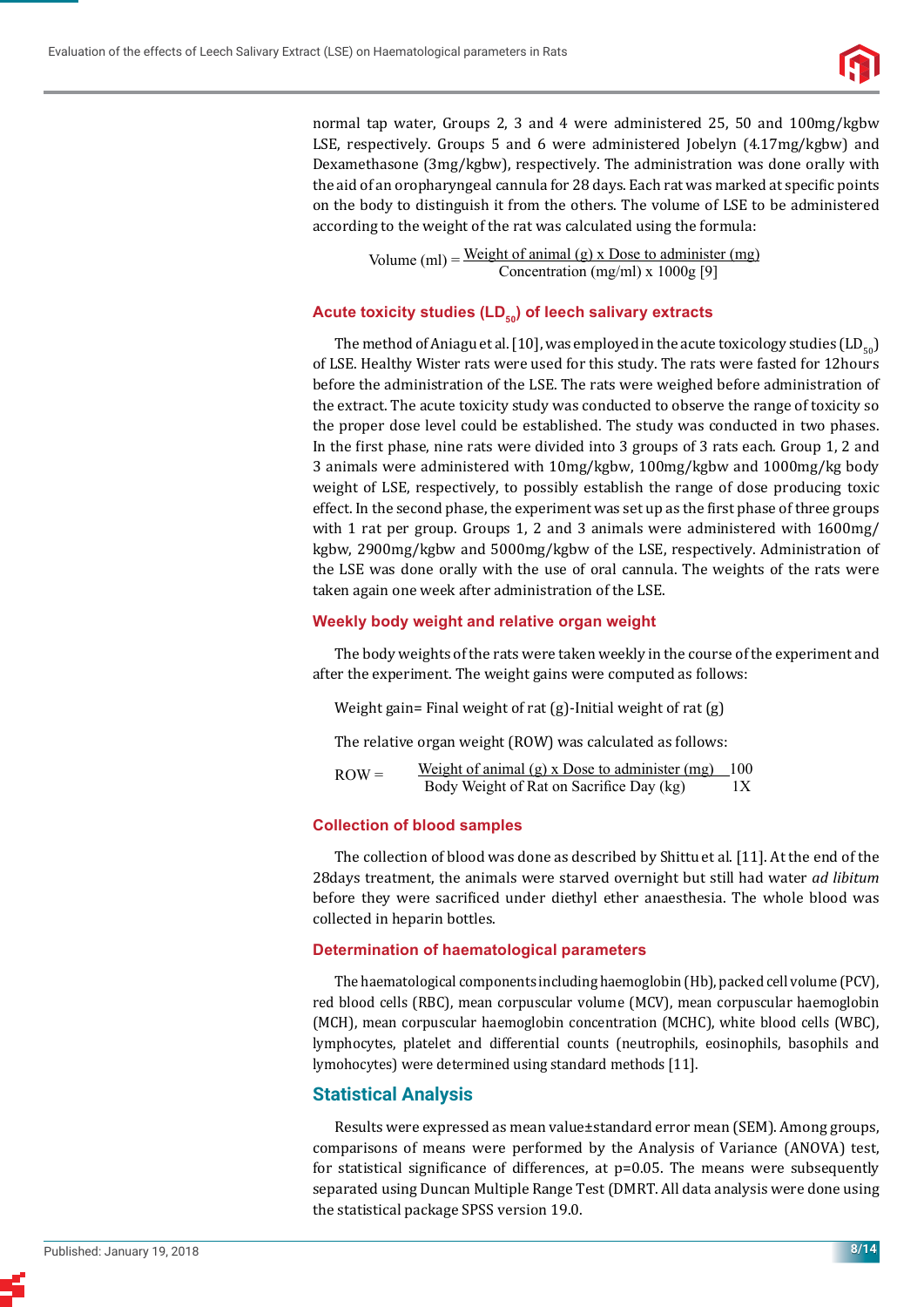

#### **Results**

#### **Acute oral toxicity of leech salivary extract**

There was no death recorded in the animals that received LSE from 10mg/kgbw to 5000 mg/kgbw (Table 1). Furthermore, the animals did not show any change in general behavior and other physiological activities such as dizziness, aggressiveness, tachypnoea (abnormal rapid breathing), or convulsion. From the above toxicity studies,  $LD_{r0}$  of the LSE is estimated to be greater than 5000mg/kgbw in rats.

# **Effect of leech salivary extract on body weight gain of the rats**

As shown in table 2, there was an insignificant  $(p>0.05)$  increase in the initial and final weights of the rats in all treated groups when compared with the Control. The rats gained significant ( $p<0.05$ ) weight across the groups after 28days of LSE as well as dexamethasone and jobelyn administration though, weight gain observed in groups administered 50mg/kgbw LSE and dexamethasone were similar but low when compared with the other groups and Control.

#### **Feed intake of rats fed with leech salivary extract over 28 days study period**

The daily feed intake of the rats following oral administration of LSE is presented in table 3. There was no significant ( $p > 0.05$ ) difference in the daily feed intake between the treated groups and the Control in the first week of treatment. However, there were significant ( $p<0.05$ ) increases in feed intake in the groups treated with  $100mg/kgbw$ LSE and dexamethasone when compared with control. In the  $3<sup>rd</sup>$  week, however, there was a significant (p>0.05) reduction in feed intake of rats that received 50mg/kgbw LSE,

| Table 1: Acute Oral Toxicity Profile of Leech Salivary Extract in Rats. |                  |                             |  |  |  |  |
|-------------------------------------------------------------------------|------------------|-----------------------------|--|--|--|--|
| <b>Group</b>                                                            | Dosage (mg/kgbw) | <b>Mortality/No of rats</b> |  |  |  |  |
|                                                                         | 100              | 0/3                         |  |  |  |  |
| 2                                                                       | 500              | 0/3                         |  |  |  |  |
| 3                                                                       | 1000             | 0/3                         |  |  |  |  |
| 4                                                                       | 1600             | 0/3                         |  |  |  |  |
| 5                                                                       | 2900             | 0/3                         |  |  |  |  |
| 6                                                                       | 5000             | 0/3                         |  |  |  |  |
| ma/kabw: Milliaram per kilogram per body weight                         |                  |                             |  |  |  |  |

mg/kgbw: Milligram per kilogram per body weight.

**Table 2:** Effect of Leech Salivary Extract on Body Weight Gain of Rats.

| Treatments (mg/kgbw)* | Body weight (g)            |                           |                    |  |  |  |  |
|-----------------------|----------------------------|---------------------------|--------------------|--|--|--|--|
|                       | <b>Initial</b>             | <b>Final</b>              | <b>Weight Gain</b> |  |  |  |  |
| Control               | 117.60±6.88 <sup>a**</sup> | 173.00±7.10 <sup>b</sup>  | 55.40              |  |  |  |  |
| 25                    | 155.80±16.24 <sup>a</sup>  | 203.40±20.37 <sup>b</sup> | 47.60              |  |  |  |  |
| 50                    | 162.60±15.01 <sup>a</sup>  | 187.20±11.24 <sup>b</sup> | 24.60              |  |  |  |  |
| 100                   | 191.40±10.40 <sup>a</sup>  | 246.60±15.56 <sup>b</sup> | 55.20              |  |  |  |  |
| Dexamethasone (3)     | 198.00±21.06 <sup>a</sup>  | 220.20±12.31 <sup>b</sup> | 22.20              |  |  |  |  |
| Jobelyn (4.17)        | 132.60±2.37 <sup>a</sup>   | 176.60±10.87 <sup>b</sup> | 44.00              |  |  |  |  |

Values are means ± SEM for n=5

\*mg/kgbw: Milligram per kilogram body weight.

\*\*Values along the same row with different superscripts are significantly different from each other (p < 0.05).

**Table 3:** Daily Feed Intake by Rats Following Oral Administration of Leech Salivary Extract.

|                       | Feed Intake (q)                 |                               |                               |                               |  |  |  |
|-----------------------|---------------------------------|-------------------------------|-------------------------------|-------------------------------|--|--|--|
| Treatments (mg/kgbw)* | Week 1                          | Week 2                        | Week 3                        | Week 4                        |  |  |  |
| Control               | $63.42 \pm 0.56$ <sup>a**</sup> | 68.71±0.80 <sup>a</sup>       | 70.42+2.47 <sup>b</sup>       | 71.42±0.86 <sup>b</sup>       |  |  |  |
| 25                    | $67.14 \pm 2.10^{\circ}$        | $67.43 \pm 2.31$ <sup>a</sup> | $66.14 \pm 3.21$ <sup>b</sup> | 73.42+2.33 <sup>b</sup>       |  |  |  |
| 50                    | 58.57±0.61 <sup>a</sup>         | 58.14+2.31 <sup>a</sup>       | 58.57±3.27 <sup>a</sup>       | $61.85 \pm 1.66$ <sup>b</sup> |  |  |  |
| 100                   | 73.00±3.53 <sup>a</sup>         | 83.85±0.91 <sup>b</sup>       | $83.14 \pm 1.45$ °            | 74.57±0.81 <sup>b</sup>       |  |  |  |
| Dexamethasone (3.0)   | 79.00±4.92ª                     | 76.71±0.71 <sup>b</sup>       | 75.57±3.74 <sup>b</sup>       | 55.28±2.79 <sup>a</sup>       |  |  |  |
| Jobelyn (4.17)        | 58.28±0.68 <sup>a</sup>         | 57.85±0.79 <sup>a</sup>       | 64.71±1.72 <sup>b</sup>       | 65.85±1.22 <sup>b</sup>       |  |  |  |
|                       |                                 |                               |                               |                               |  |  |  |

Values are means ± SEM for n=5

\*mg/kgbw: Milligram per kilogram body weight.

 $*$ Yalues along the same column with different superscripts are significantly different from each other (p<0.05).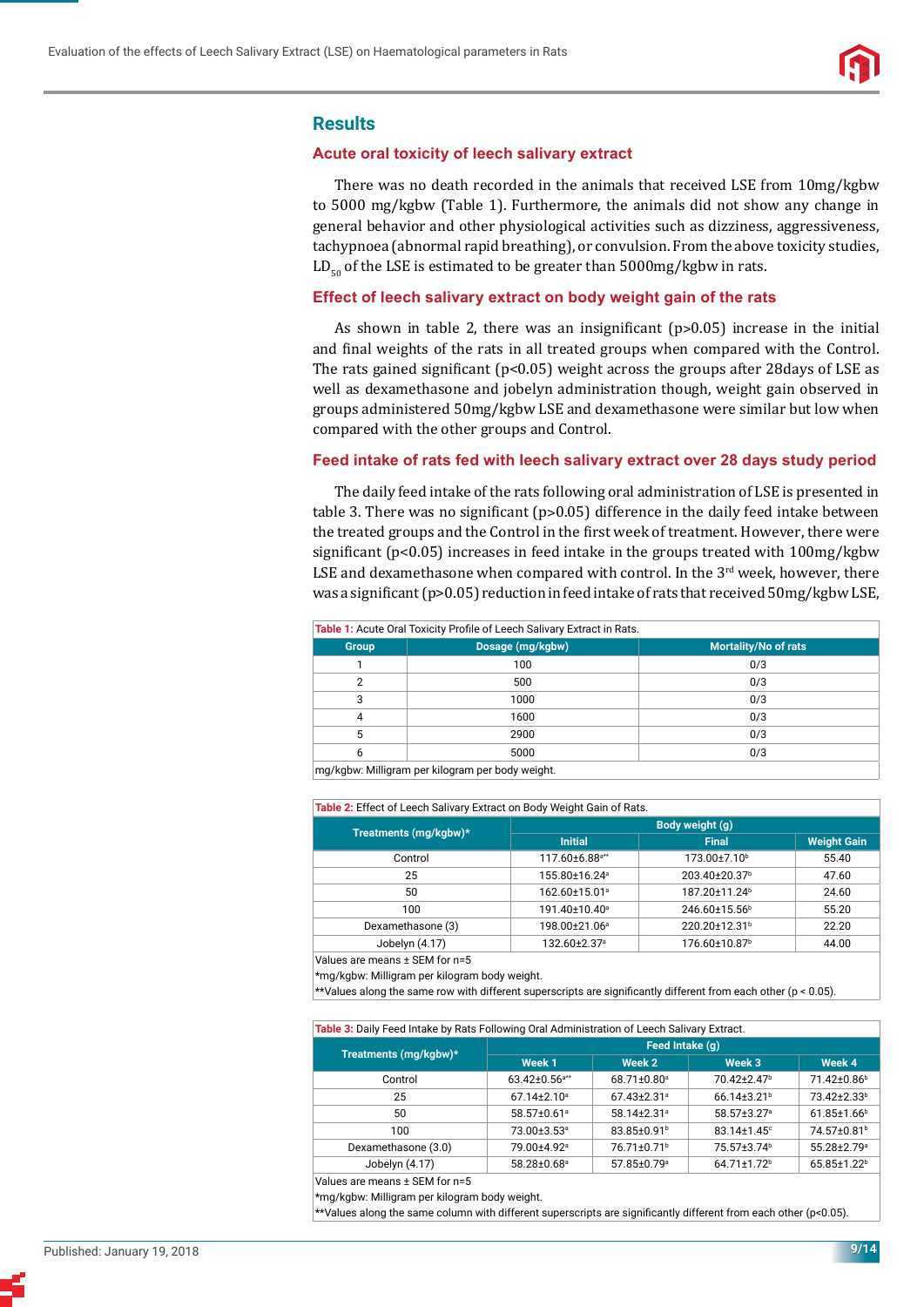

from 70.42 $\pm$ 2.47 to 58.57 $\pm$ 3.27 and a significant (p>0.05) increase from 70.42 $\pm$ 2.47 t0 83.14±1.45 in rats that received 100mg/kgbw LSE. In the 4<sup>th</sup> week, the groups of rats that received  $25mg/kg$  and  $100mg/kg$  by the an insignificant (p>0.05) increase in feed intake while groups treated with 50mg/kgbw and jobelyn had an insignificant  $(p>0.05)$  decrease in feed intake. Groups treated with dexamethasone had a significant (p<0.05) decrease in feed intake when compared with control and other treatment groups.

#### **Relative organ weight of rats after oral administration of leech salivary extract**

The computed liver, kidney, spleen, lungs, heart and stomach body weight ratios of the rats, as represented in table 4, were not significantly ( $p > 0.05$ ) different across the LSE treatment groups, as well as, dexamethasone and jobelyn with respect to the Control. However, the group that received dexamethasone had a significant  $(p<0.05)$ reduction in the relative organ weight of the lungs when compared with the Control.

#### **Effect of leech salivary extract on hematograms of rats**

Table 5 illustrates the changes in haematological indices in rats, following chronic administration of LSE (25mg/kgbw, 50mg/kgbw and 100mg/kg). All the doses of LSE and jobelyn and dexamethasone administered did not significantly  $(P>0.05)$  affect the levels of PCV, HB, platelets and MCHC in the rats. There was an insignificant  $(p>0.05)$ decrease in the WBC count in groups treated with LSE as well as dexamethasone but a significant  $(p<0.05)$  increase in the group treated with jobelyn compared with the Control. Also, at  $25mg/kgbw$  and  $50mg/kgbw$  LSE, there was a significant (p<0.05) reduction in the RBC count of the rats. At 100mg/kgbw LSE, there was an insignificant (p˃0.05) reduction in RBC count while in the dexamethasone and jobelyn groups, there was an insignificant ( $p > 0.05$ ) increase in RBC when compared with the Control but significantly higher than those of the LSE treated rats. However, while there was an insignificant (p>0.05) increase in the MCV level of the rats at  $25mg/kgbw$  and  $100mg/$ kgbw LSE as well as dexamethasone, a significant ( $p<0.05$ ) increase in rats administered 50mg/kgbw LSE and a significant (p<0.05) decrease in jobelyn group were recorded when compared with their respective Control. Finally, there was a non-significant

| Table 4: Relative Organ Weight of Rats after Oral Administration of Leech Salivary Extract. |                                |                              |                              |                              |                              |                              |  |  |
|---------------------------------------------------------------------------------------------|--------------------------------|------------------------------|------------------------------|------------------------------|------------------------------|------------------------------|--|--|
| Treatment s (mg/kgbw)*                                                                      | <b>Liver</b>                   | <b>Kidney</b>                | <b>Lungs</b>                 | <b>Heart</b>                 | <b>Spleen</b>                | <b>Stomach</b>               |  |  |
| Control                                                                                     | $3.08 \pm 0.14$ <sup>a**</sup> | $0.61 \pm 0.03$ <sup>a</sup> | $0.82 \pm 0.03$ <sup>b</sup> | $0.41 \pm 0.03$ <sup>a</sup> | $0.42 \pm 0.04$ <sup>a</sup> | $1.62 \pm 0.11$ <sup>a</sup> |  |  |
| 25                                                                                          | $3.03 \pm 0.092$ <sup>a</sup>  | $0.57 \pm 0.01$ <sup>a</sup> | $0.78 \pm 0.06$ <sup>b</sup> | $0.39 \pm 0.02$ <sup>a</sup> | $0.37 \pm 0.09$ <sup>a</sup> | $1.70 \pm 0.05^{\circ}$      |  |  |
| 50                                                                                          | $3.38 \pm 0.20$ <sup>a</sup>   | $0.66 \pm 0.02$ <sup>a</sup> | $0.80 \pm 0.07$ <sup>b</sup> | $0.41 \pm 0.01$ <sup>a</sup> | $0.47 \pm 0.44$ <sup>a</sup> | $1.33 \pm 0.10^a$            |  |  |
| 100                                                                                         | $3.06 \pm 0.11$ <sup>a</sup>   | $0.63 \pm 0.03$ <sup>a</sup> | $0.74 \pm 0.05^{\circ}$      | $0.38 + 0.03$ <sup>a</sup>   | $0.35 \pm 0.04$ <sup>a</sup> | $1.39 \pm 0.10^a$            |  |  |
| Dexamethasone (3)                                                                           | $2.92 \pm 0.21$ <sup>a</sup>   | $0.67 \pm 0.04$ <sup>a</sup> | $0.59 \pm 0.02$ <sup>a</sup> | $0.36 \pm 0.02$ <sup>a</sup> | $0.32 \pm 0.07$ <sup>a</sup> | $1.76 \pm 0.10$ <sup>a</sup> |  |  |
| Jobelyn(4.17)                                                                               | $3.17 \pm 0.08$ <sup>a</sup>   | $0.58 + 0.02$ <sup>a</sup>   | $0.73 \pm 0.07$ <sup>b</sup> | $0.39 \pm 0.01$ <sup>a</sup> | $0.39 \pm 0.03$ <sup>a</sup> | $1.73 \pm 0.09$ <sup>a</sup> |  |  |

Values are means ± SEM for n=5

\*mg/kgbw: Milligram per kilogram body weight.

\*\*Values along the same column with different superscripts are significantly different from each other (p<0.05).

| Table 5: Effects of Leech Salivary Extract on Hematograms of Rats. |                          |                         |                              |                               |                                          |                          |                                |                          |
|--------------------------------------------------------------------|--------------------------|-------------------------|------------------------------|-------------------------------|------------------------------------------|--------------------------|--------------------------------|--------------------------|
| <b>Treatments (mg/kgbw)</b>                                        | <b>PCV</b><br>(%)        | <b>HB</b><br>(g/dL)     | <b>WBC</b><br>$(x 10^9)$     | <b>RBC</b><br>$(x 10^9)$      | <b>Platelets</b><br>(x 10 <sup>6</sup> ) | <b>MCV</b><br>(FL)       | <b>MCH</b><br>(pg)             | <b>MCHC</b><br>(g/dL)    |
| Control                                                            | 46.20±1.24 <sup>a*</sup> | 15.40±0.42 <sup>a</sup> | 4.98±0.23 <sup>a</sup>       | $5.02 \pm 0.38$ <sup>b</sup>  | 319.40±10.90 <sup>a</sup>                | 96.80±3.18ab             | 31.20±1.74 <sup>ab</sup>       | 32.32±0.81ª              |
| 25                                                                 | 47.00±0.94 <sup>a</sup>  | 15.68±0.32 <sup>a</sup> | $4.46 \pm 0.26^{\circ}$      | $4.44 \pm 0.25$ <sup>a</sup>  | 327.20±4.23ª                             | 107.60±7.60 <sup>b</sup> | $35.60 \pm 2.50$ <sup>ab</sup> | 32.04±1.18 <sup>a</sup>  |
| 50                                                                 | 49.60±2.48 <sup>a</sup>  | 16.52±0.82 <sup>a</sup> | 4.90±0.26 <sup>a</sup>       | $4.14 \pm 0.19$ <sup>a</sup>  | 325.00±8.20 <sup>a</sup>                 | 122.00±11.7°             | 40.40±3.700 <sup>b</sup>       | 33.24±0.06 <sup>a</sup>  |
| 100                                                                | 51.00±1.48 <sup>a</sup>  | 17.00±0.34ª             | $4.82 \pm 0.37$ <sup>a</sup> | $4.66 \pm 0.23$ <sup>ab</sup> | 315.60±19.66 <sup>a</sup>                | 111.00±7.81 <sup>b</sup> | 37.00±2.64 <sup>ab</sup>       | 33.32±0.06 <sup>a</sup>  |
| Dexamethasone (3)                                                  | 52.00±2.00 <sup>a</sup>  | 17.32±0.65ª             | $4.60 \pm 0.23$ <sup>a</sup> | $5.16 \pm 0.30^{\circ}$       | 320.20±2.80 <sup>a</sup>                 | 101.60±2.83 <sup>b</sup> | 33.60±1.07 <sup>ab</sup>       | 33.22±0.02 <sup>a</sup>  |
| Jobelyn (4.17)                                                     | 45.00±1.58 <sup>a</sup>  | 15.00±0.53 <sup>a</sup> | $5.72 \pm 0.33^b$            | $5.22 \pm 0.28$ <sup>b</sup>  | 327.40±4.05 <sup>a</sup>                 | 81.80±4.52 <sup>a</sup>  | 27.20±1.49 <sup>a</sup>        | $33.54 \pm 0.35^{\circ}$ |

Values are means ± SEM for n=5

\*Values along the same column with different superscripts are significantly different from each other (p<0.05).

PCV: Packed Cell Volume; MCV: Mean Corpuscular Volume; g/dL: gram per deciliter; HB: Hemoglobin count; MCH: Mean Corpuscular Hemoglobin; FL: Femtoliter; WBC: White Blood Cell count; MCHC: Mean Corpuscular Hemoglobin Concentration; pg: picograms; RBC: Red Blood Cell count; mg/kgbw: Milligram per kilogram body weight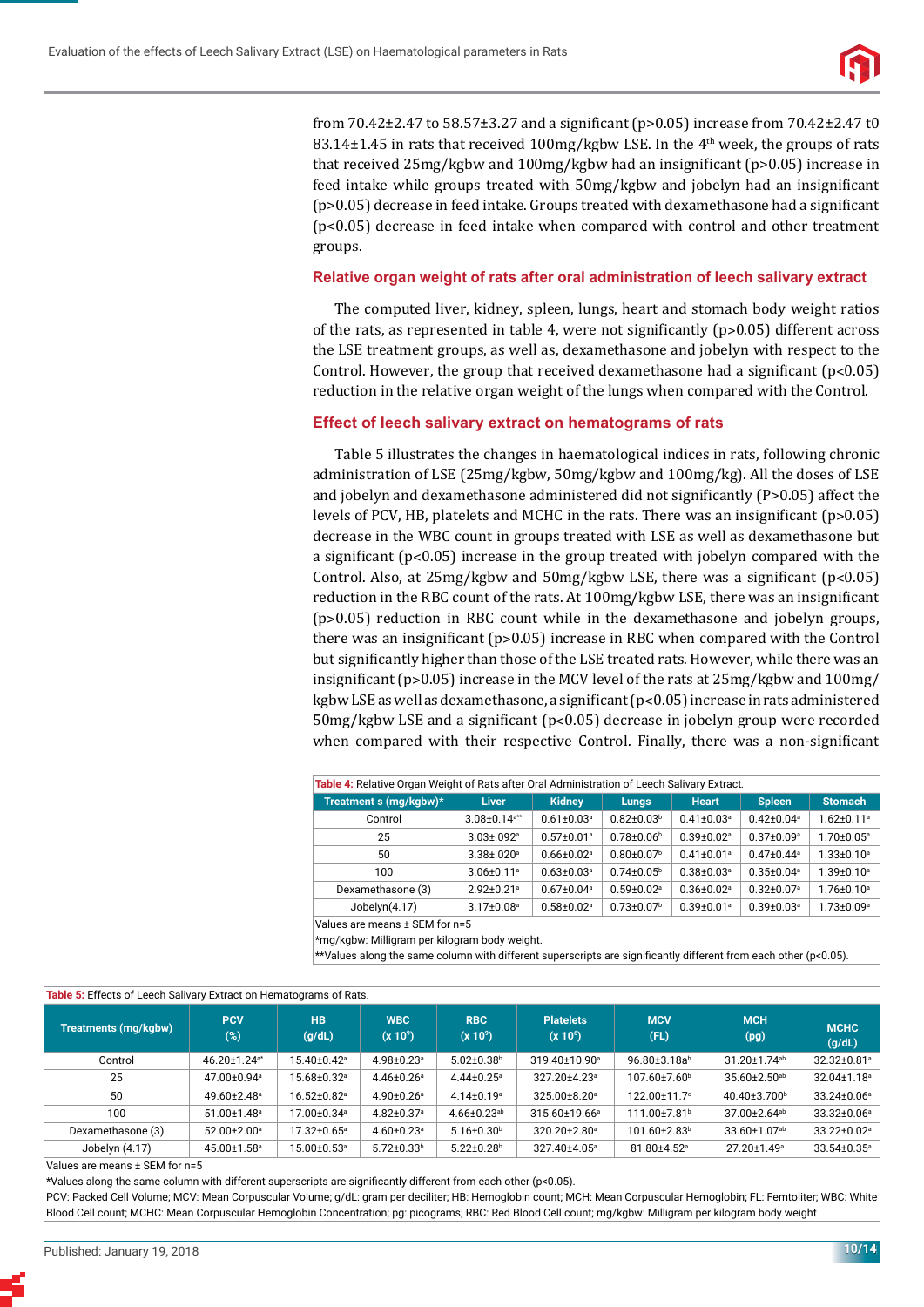

 $(p>0.05)$  increase of MCH in the groups treated with LSE as well as dexamethasone and a non-significant ( $p > 0.05$ ) decrease in jobelyn group when compared with their respective Control. However, MCH in rats treated with 50mg/kgbw LSE (40.4±3.70pg) was significantly higher in the group administered Jobelyn  $(27.20 \pm 1.49 \text{pg})$ 

#### **Effect of leech salivary extract on differential count of rats**

Table 6 illustrates the changes in differential counts of rats following chronic administration of LSE. The groups treated with LSE, as well as, jobelyn and dexamethasone had an insignificant  $(p>0.05)$  decrease in the neutrophil count, but insignificant  $(p>0.05)$  increase in the lymphocyte count. There was an insignificant decrease in the monocyte count in all treatment groups when compared with their respective control. There was an insignificant  $(p>0.05)$  increase in eosinophil count for groups administered 25mg/kgbw LSE and dexamethasone. Also, for the groups administered 50mg/kgbw and 100mg/kgbw LSE as well as jobelyn, the eosinophil count decreased insignificantly when compared with their respective control. The basophil counts of the LSE treated groups as well as dexamethasone and jobelyn were not significantly (p˃0.05) different when compared with the Control group rats.

# **Discussion**

The median lethal dose  $(LD_{50})$  is measured as the relative response of an experimental animal exposed to a test substance [12]. It is a standard measurement of acute toxicity stated in milligrams (mg) of the test substance, per kilogram (kg) of body weight of experimental animal. The value of  $LD_{50}$  for a test substance is the dose required to kill half the number of a tested population after a specific test duration [13]. The results obtained from the present study showed that LSE did not cause rat mortality or other signs of toxicity even at a dose limit of 5000mg /kgbw. This result is in agreement with the reports of Kabiru et al. [14], and Atsafack et al. [15], that revealed that methanolic leaf extract of *Eucalyptus camaldulensis* exhibited LD<sub>co</sub> above 5000mg/kgbw and was, therefore, considered non-toxic acutely.

Changes in body weight of an animal serve as a sensitive indication of the general health status of the animal and also one of the first critical signs of toxicity [16]. Increase in body weight may be presumed as normal while decreased body weight is seen as a sign of ill health. It was observed in this present study that the mean body weight of the animals in all experimental groups increased insignificantly when compared with the control. The weight gain observed may be an indication that the extract did not hamper the growth of the animals as reported by Ezeja et al. [17], in the acute and sub-acute toxicity profile of methanol leaf extract of *Gouania longipetala* in rats.

In toxicological studies, an important requirement is the ability to assess the effects of chemical compounds on specific organs. Therefore, the analysis of organ weight is an integral component in the assessment of these compounds for their potential harmful effects on organs [18] (Sellers *et al.,* 2007). Organ weight can be the most sensitive indicator of an effect exerted by an experimental substance on the experimental

| Table 6: Effects of Leech Salivary Extract on Differential Count of Rats. |                               |                               |                              |                               |                              |  |  |  |
|---------------------------------------------------------------------------|-------------------------------|-------------------------------|------------------------------|-------------------------------|------------------------------|--|--|--|
|                                                                           |                               | Differential leukocyte (%)    |                              |                               |                              |  |  |  |
| Treatments (mg/kgbw)*                                                     | <b>Neutrophil</b>             | Lymphocyte                    | <b>Monocyte</b>              | <b>Eosinophil</b>             | <b>Basophil</b>              |  |  |  |
| Control                                                                   | 49.20±3.24 <sup>a**</sup>     | 42.00±3.33 <sup>a</sup>       | $5.20 \pm 0.96^{\circ}$      | $3.00 \pm 0.31$ <sup>a</sup>  | $0.20 \pm 0.20$ <sup>a</sup> |  |  |  |
| 25                                                                        | 47.60±3.74 <sup>a</sup>       | $44.60 \pm 3.12$ <sup>a</sup> | $4.00 \pm 0.94$ <sup>a</sup> | $3.40\pm0.67$ <sup>a</sup>    | $0.20 \pm 0.20$ <sup>a</sup> |  |  |  |
| 50                                                                        | $48.40 \pm 2.63$ <sup>a</sup> | 45.40±3.68 <sup>a</sup>       | $3.60 \pm 0.67$ <sup>a</sup> | $2.60 \pm 0.67$ <sup>a</sup>  | $0.00 \pm 0.00$ <sup>a</sup> |  |  |  |
| 100                                                                       | 44.00±4.32 <sup>a</sup>       | $50.20 + 4.44$ <sup>a</sup>   | $3.20 \pm 0.37$ <sup>a</sup> | $2.60 \pm 0.40^{\circ}$       | $0.00 \pm 0.00$ <sup>a</sup> |  |  |  |
| Dexamethasone (3)                                                         | 47.40±2.48 <sup>a</sup>       | 44.60±1.91 <sup>a</sup>       | $4.60 \pm 0.66$ <sup>a</sup> | $3.400 \pm 0.56$ <sup>a</sup> | $0.00 \pm 0.00$ <sup>a</sup> |  |  |  |
| Jobelyn (4.17)                                                            | 47.80±1.93 <sup>a</sup>       | 45.60±1.69 <sup>a</sup>       | $4.00 \pm 0.31$ <sup>a</sup> | $2.80 \pm 0.96$ <sup>a</sup>  | $0.20 \pm 0.20$ <sup>a</sup> |  |  |  |
| .                                                                         |                               |                               |                              |                               |                              |  |  |  |

Values are means ± SEM for n=5

\*mg/kgbw: Milligram per kilogram body weight.

 $\star$ Values along the same column with same superscripts are not significantly different from each other (p > 0.05).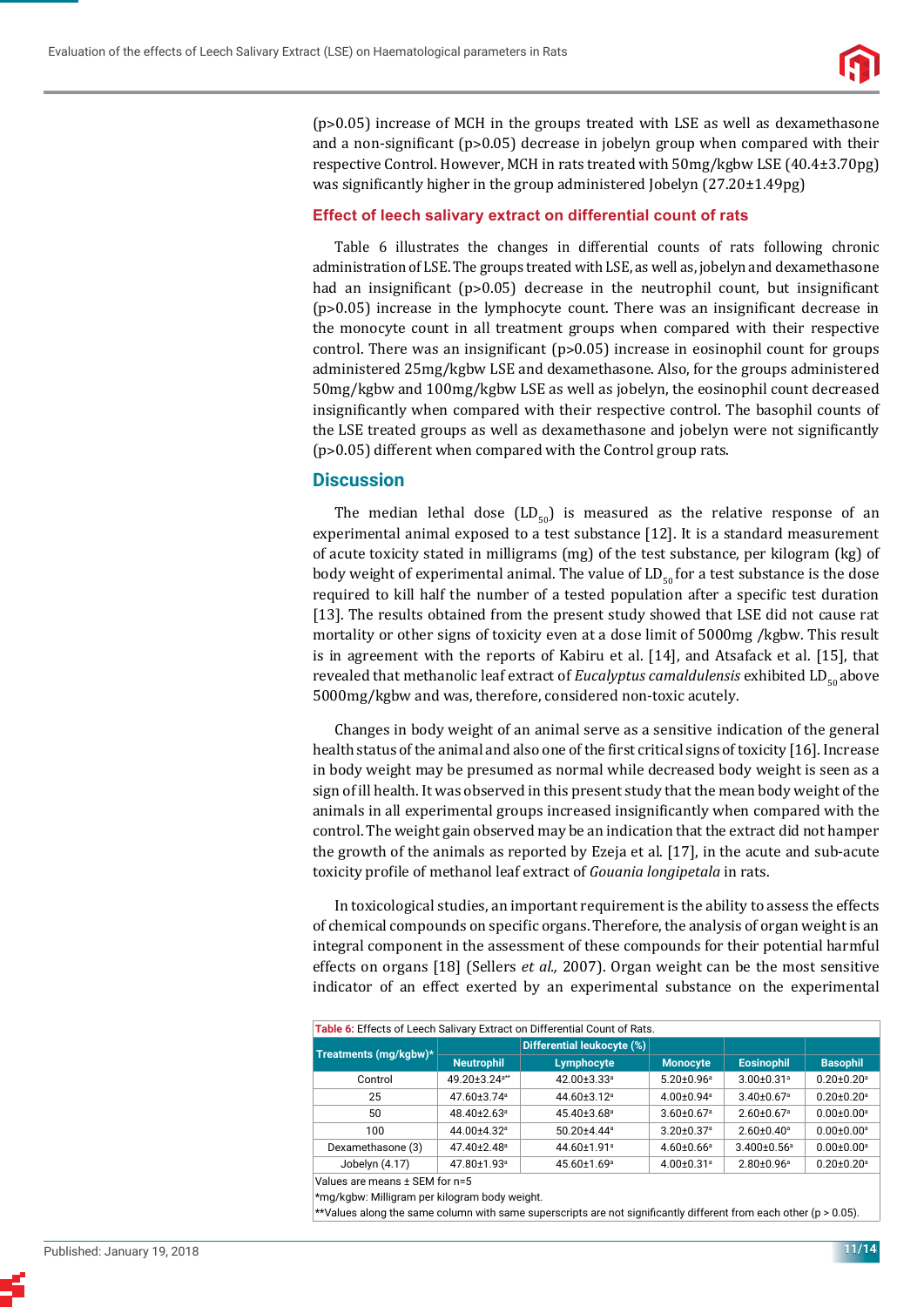

animal, as the substance may have delirious effects on the animal without showing any morphological changes [19]. According to Albert et al. [20], a variation in relative organ weight of an animal is a major index of toxicity. Result of the relative organ weight obtained from the present study showed that there was no significant ( $p > 0.05$ ) difference in the relative weights of kidney, heart, liver, lung, spleen and stomach of rats administered LSE when compared with the Control. This observation corroborates the findings of Enechi and Ozougwu [21], who reported insignificant change in the liver weight of rats administered ethanol leaf extract of *Mucuna pruriens* and deduced that the extract did not exert any gross pathological effect on the liver of the rats.

An increased PCV value means abnormal increase in RBC production while a low level of PCV depicts loss of RBC as a result of blood loss and/or failure of bone marrow production. In this study, the LSE did not interfere with the level of PCV of the animals since there was no significant difference between the test groups and Control. Since PCV level is indicative of oxygen uptake and transfer to tissues, the steady insignificant increase in PCV values in this study showed that the extract did not have any effect on the PCV count of the rats. This is in accordance with the report of Olatunji et al. [22], who stated that administration of aqueous extract of *Hibiscus sabdariffa* calyx showed no significant difference on haematocrit (PCV) count of treated rats.

However the observed reduction in RBC level in rats administered with 25mg/ kgbw and 50mg/kgbw LSE should be taken with caution. This reduction could be due to the prolonged administration of the extract which may allow the extract to gradually manifest its adverse effect on the bone marrow of the groups of rats for that duration. The effect was observed by Olatunji et al. [22], in consumption of aqueous extract of *Hibiscus sabdariffa* for a long time which led to some level of anaemia despite its beneficial characteristics. Furthermore, at 100mg/kgbw LSE, dexamethasone and jobelyn, there was no significant effect exerted by the extract on RBC count. Therefore, the extract did not exhibit any toxic effect on oxygen uptake and transfer to the tissues of the rats at this concentration. The extract may contain elements that are capable of reducing the RBC count at low concentrations while stabilizing it at high concentration.

The white blood cell (WBC) count following administration of LSE, could be indicative of its ability to boost the immune system of the rats against invaders [23]. Since there was no significant difference in WBC count across all groups except jobelyn, it can be presumed that the production of WBC was constant in all treated groups but increased in the groups administered with jobelyn (being an immune stimulant). The stability of WBC count across LSE treated groups suggests the inability of the extract to produce any toxic effect that may interfere with the immune mechanism of the rats. Mbajiorgu et al. [24], observed elevated WBC count in rats fed low protein diets.

The results of the present study have shown that administration of LSE for 28days did not cause any significant toxic effect on the haemoglobin concentration, platelet count, MCH and MCHC. This means that neither the incorporation of haemoglobin into red blood cells nor the morphology and osmotic fragility of the red blood cells were altered as reported by Adebayo et al. [25]*,* who observed that yoyo bitters did not exert any toxic effect on some of the haematological parameters in Wister rats.

Indices of white blood cells, i.e., the differential leucocytes, are the principal haematological parameters which confers immunity. They defend the body against foreign proteins. Results from this study showed that there was no significant alteration in the differential counts of the LSE treated animals compared with the Control. This suggests that the consumption of LSE did not induce toxic effects that may trigger immune response or allergy in the rats. Similar observation was made in previous reports of Sani et al*.* [26]*,* in which prolonged administration of aqueous stem extract of *Anisopus mannii* at graded doses did not significantly affect the values of Hb and WBC when compared with their respective day zero values.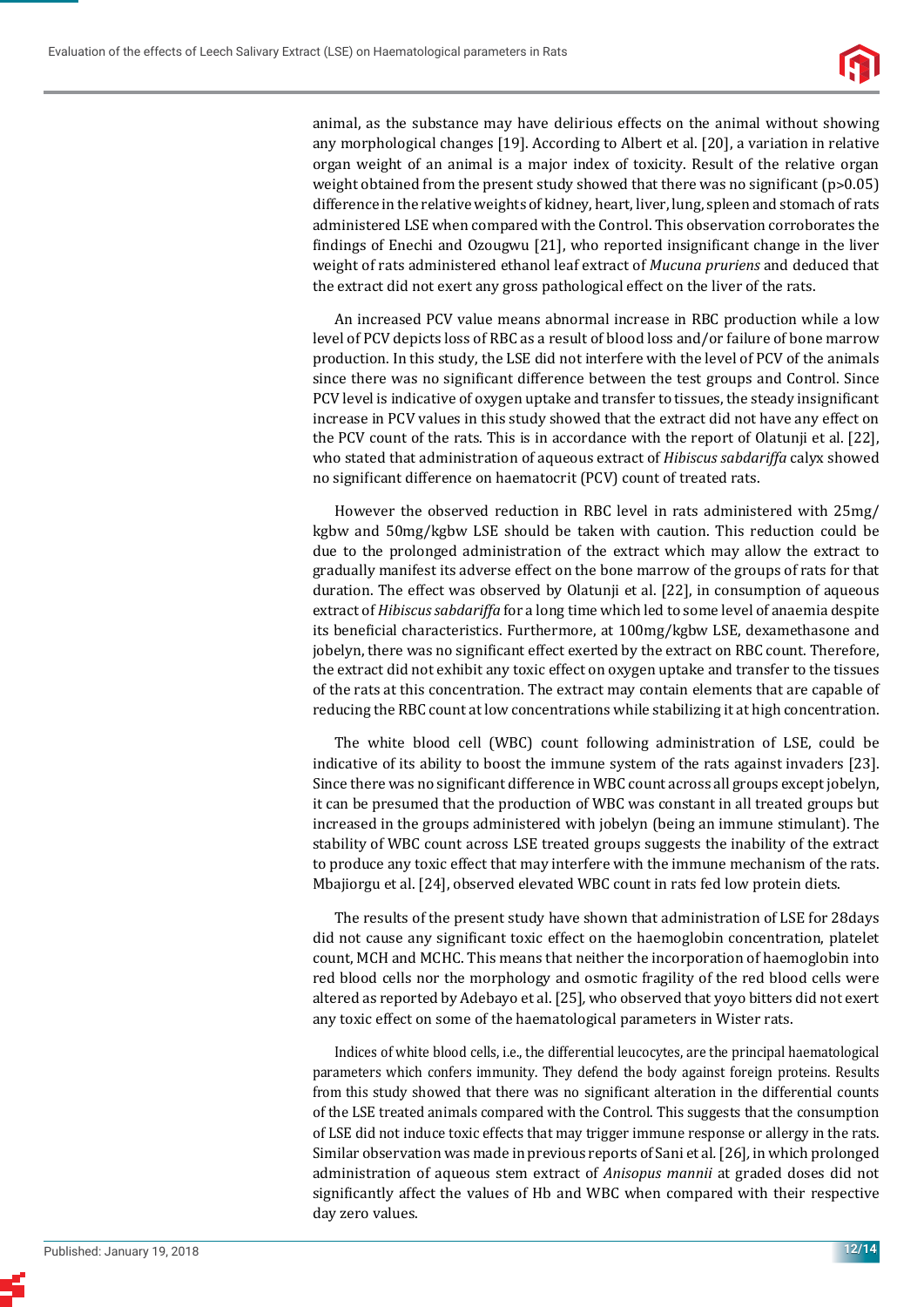

## **Conclusion**

Oral  $LD_{\epsilon_0}$  of LSE is above 5000mg/kgbw. Oral administration of LSE for 28 days did not cause significant variation in the red blood cell indices (PCV, MCH, MCHC, MCV, and HB), white blood cell and differential counts (basophils, neutrophils, eosinophils and monocytes and lymphocytes). It, also, increased the feed intake as treatment progressed leading to increased body weight in the rats. The LSE did not produce any toxic effect on the relative organ weight of the lungs, liver, heart, spleen, stomach and kidney of the rats. These findings, therefore, stand LSE in a good stead for development as a safe therapeutic agent for human ailments, where found to be potent.

## **Acknowledgment**

The authors acknowledge the facilities made available by the staff of the Departments of Biochemistry and Microbiology, Federal University of Technology, Minna, Nigeria.

#### **References**

- 1. Odeghe O, Uwakwe AA, Monago C.C. Some biochemical and haematological studies on the methanolic extract of *Anthocleista grandifl ora* stem bark. International Journal of Applied Science and Technology.2012; 2: 58-65. **Ref.:** https://goo.gl/rAXKCC
- 2. Probst R, Lim J, Bird D, Pole G, Sato A, et al. Gender Differences in Blood Volume of Conscious Sprague-Dawley Rats. J Am Assoc Lab Anim Sci. 2006; 45: 49-52. **Ref.:** https://goo.gl/4diu41
- 3. VanMeter K, Hubert R. Microbiology for the healthcare professional (2nd Ed.). St Loius, MO: Elsevier. 2015; 263-270. **Ref.:** https://goo.gl/ykJvYa
- 4. Whitaker I.S, Rao J, Izadi D, Batter P.E. Historical Article: *Hirudo medicinalis* ancient origins of, and treads in the use of medicinal leeches throughout history. British Journal of Oral Maxillofac Surgery. 2004; 42: 133-137. **Ref.:** https://goo.gl/Wq2V38
- 5. Srivastava A, Sharma R. A brief review on application of leech therapy. Arch Apll Sci Res. 2010; 2: 271-274. **Ref.:** https://goo.gl/YZdnmq
- 6. Porshinsky B.S, Saha S, Grossman M.D, Beeryl P.R, Stawicki S.P. Clinical uses of the medicinal leech; a practical review. J Postgrad Med. 2011; 57: 65-71. **Ref.:** https://goo.gl/827iCk
- 7. Abdualkader M, Ghawi A, Alaama M, Awang M, Merzouk A. Leech therapeutic applications. Indian J Pharm Sci. 2013; 75: 127-137. **Ref.:** https://goo.gl/3yWhsz
- 8. National Institute of Environmental Health Sciences NIEHS (1985). "Respect for life".
- 9. Odunlade A, Taiwo I, Arojojoye O, Lawal T. Hepatoxicity of Aqueous Leaf Extract of *Bridelia ferruginea* on the Liver of Albino Rats. Journal of Natural Science Research. 2015; 5: 57-64. **Ref.:** https://goo.gl/Z44dDK
- 10. Aniagu S, Nwinyi C, Akumka D, Ajoku G, Izebe K, et al. Toxicological studies in Rats Fed Nature Cure Bitters. Afr J Biotechnol. 2005; 4: 72-78. **Ref.:** https://goo.gl/KDLB5m
- 11. ShittuO, LawalB, Blessing U, HarunaG, AbubakarA, et al. Alteration in Biochemical Indices Following Chronic Administration of Methanolic Extract of Nigeria Bee Propolis in Wister Rats. Asian Pacific journal of tropical disease. 2015; 5: 654-657. **Ref.:** https://goo.gl/RA6ptp
- 12. OECD. The OECD guideline for testing of chemical. The organization of Economic co-operation development. 2001; 1-14. **Ref.:** https://goo.gl/y6erBL
- 13. Renu S, Badri P. Screening of antibacterial activity of Hydroalcoholic extract of *Cynodon dactylon*. International Journal of Research in Ayurveda and Pharmacy. 2012; 3: 827-829. **Ref.:** https://goo.gl/rnAj9g
- 14. Kabiru Y, Okogun J, Gbodi T, Makun H, Obgadoyi E. Subchronic Toxicity Studies of Methanolic Extract of *Eucalyptus camaldulensis* (Leaf) In Wister Rats. Iosr Journal of Pharmacy. 2013; 3: 38-45. **Ref.:** https://goo.gl/FH6tXp
- 15. Atsafack S, Kuiate J, Mouokeu R, Koanga M, Tchinda A, et al. Toxicological studies of stem bark extract from *Schefflera barteri* Harms (Araliaceae). BMC Complement Alternative Medicine. 2015; 7: 44. **Ref.:** https://goo.gl/oWsiGF
- 16. Sireatawong N, Lertprasertsuke U, Scrisawat S. Acute ans sub-chronic toxicity study of the water extract from *Tiliacora trianora* (Colebr.) Diets in rats. Songklankarin Journal of Science and Technology. 2008; 30: 729-737. **Ref.:** https://goo.gl/Zj8uB2